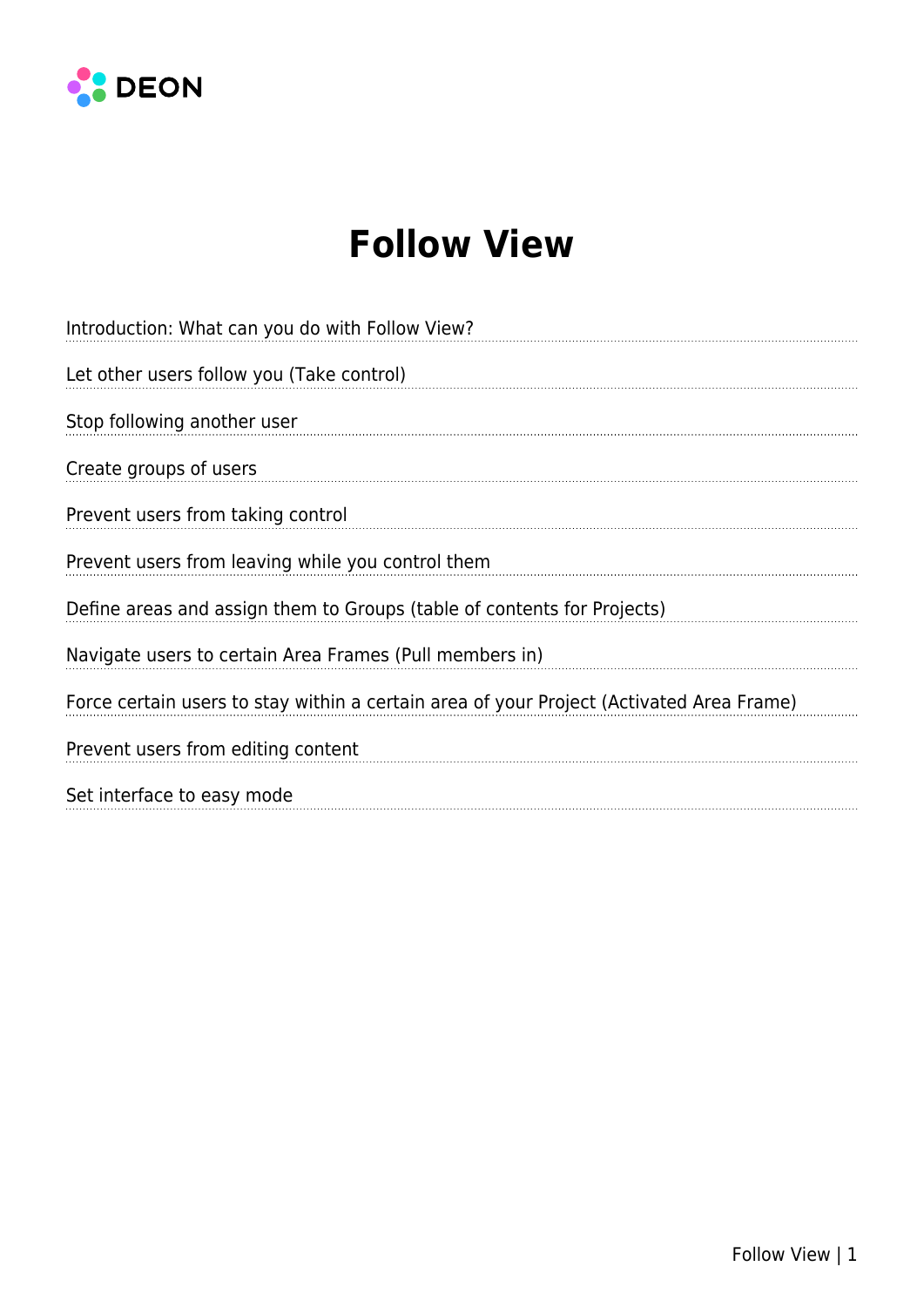

## Introduction: What can you do with Follow View?

- Follow other users or let other users follow you while you are navigating (zooming/panning) your Workspace.
- Create groups of users to better manage situations like workshops with many users and breakout sessions.
- Assign areas inside your Workspace for quick and easy navigation and to coordinate groups of users to certain parts of the Workspace.
- Restrict certain users to temporarily prevent them from navigating or editing during situations like breakouts in workshops.



## Let other users follow you (Take control)

If you press "Take control" in the default Group of the Follow View Menu, all users who opened the same Project will follow your navigation and see the same part of the Workspace as you do.

If they open the Project after you took control, they will also immediately follow you.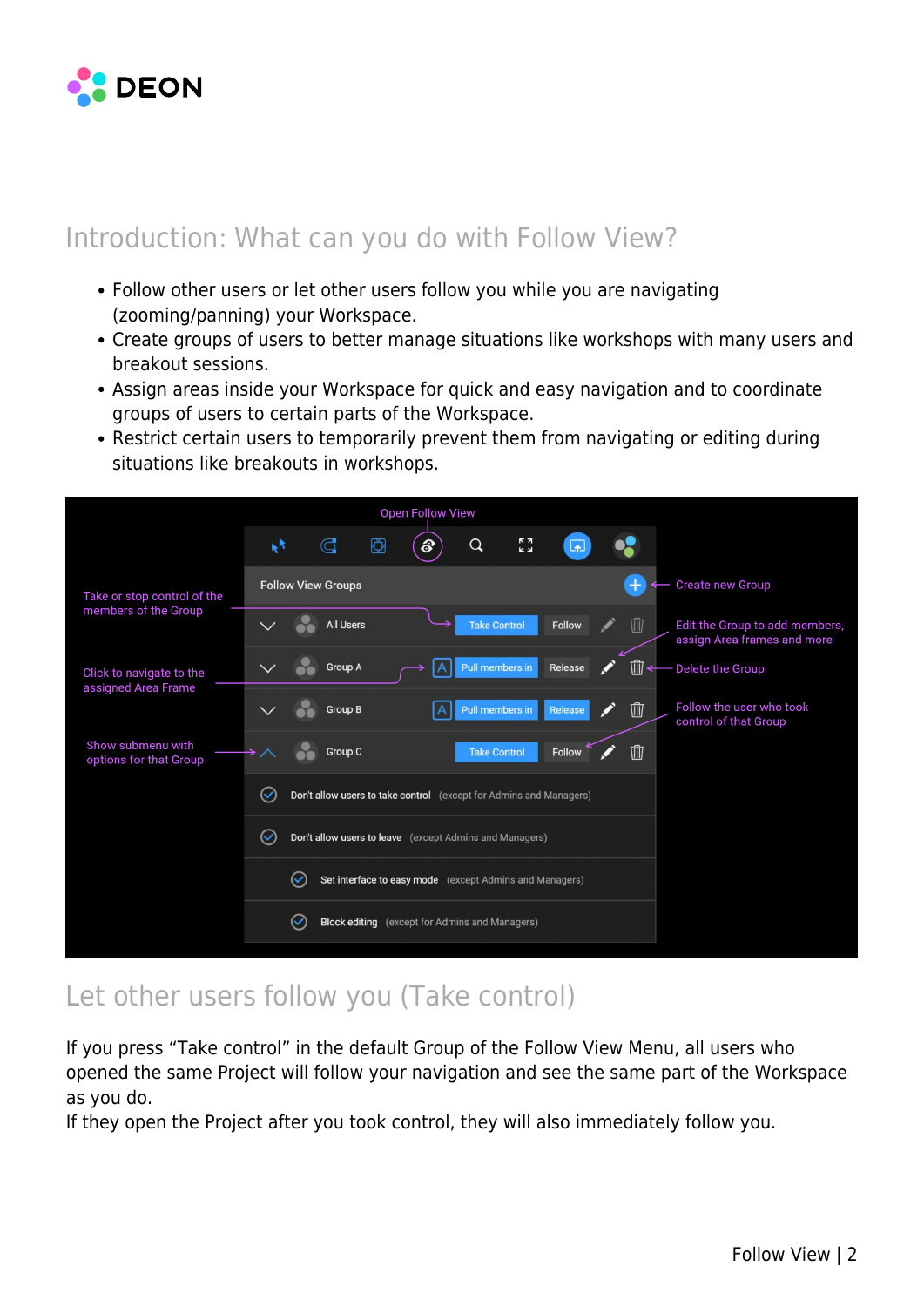

To stop control, press "Stop control" in the Follow View Menu

Note: Users with view rights only can not take control. They can only follow or stop following.

## Stop following another user

If a user took control and you don't want to follow, press "Leave" in the Follow View Menu.

Note: A user with admin or manager rights might prevent you from leaving if you only have viever or editor rights.

## Create groups of users

If you want to control only certain users you can create Groups by pressing the blue + button.

A dialogue allows you to add users to the Group. Press "Create" to finish the process.

## Prevent users from taking control

Especially when managing larger groups of users you might not want them to take control of other users.

If you have admin or manager rights you can prevent users from taking over control while you're having control:

Open the submenu of a Group (arrow down button at the left) and check the option "Don't allow users to take control". Whenever you take control of that Group (by pressing the "Take Control" button), other users won't be able to take over control.

Note: only users with view or edit rights will be affected. Users with manager or admin rights will always be able to take control.

## Prevent users from leaving while you control them

If you have admin or manager rights you can prevent users from leaving while you control them. This will force them to follow your view until you stop control.

Open the submenu of a Group (arrow down button at the left) and check the option "Don't allow users to leave". Whenever you take control of that Group (by pressing the "Take Control" button), other users won't be able to leave.

Note: only users with view or edit rights will be affected. Users with manager or admin rights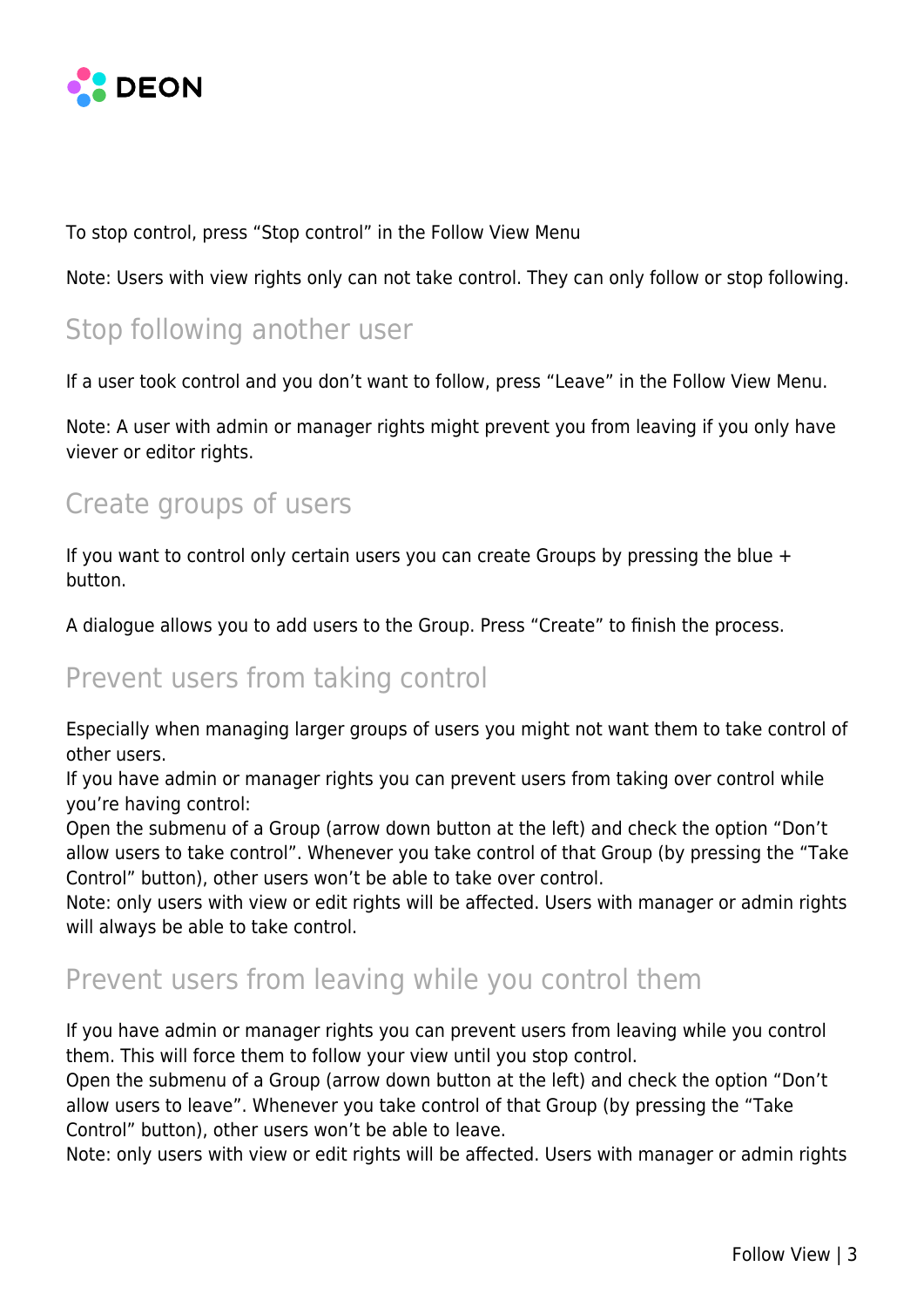

will always be able to leave.

## Define areas and assign them to Groups (table of contents for Projects)

You can use Area Frames to divide your Project in multiple areas. If you assign those areas to Groups you can use the Follow View dropdown like a table of contents. A click on a Group in the dropdown will then navigate you to the related Area Frame inside the Workspace.

To create an Area Frame you have two options:

Either open the "Widgets" menu from the main menu and select one of the three Area Frame buttons at the very left. Then click inside the Workspace. You can freely move and resize the Area Frame inside the Workspace.



Optionally you can create Area Frames directly from the Group dialogue: Press the "Edit" button (pencil icon) of a Group. Swith the mode to "Use a defined Area Frame…". Click on "Create Area Frame".

To assign any Area Frame to a Group, edit the Group and click "Select Area Frame".

To navigate to an Area Frame simply click the "A" button in a Group or doubleclick the name of the Group.

#### Navigate users to certain Area Frames (Pull members in)

If you want to navigate all users there, you might just navigate there yourself (e.g. by clicking the "A" button of a Group which has an Area Frame assigned) and then pressing "Take control" in the "All users" Group at the top of the Follow View menu.

If you want to navigate only certain users to a certain Area Frame, add those users to the corresponding Group (by editing the Group and adding users), then press the button "Pull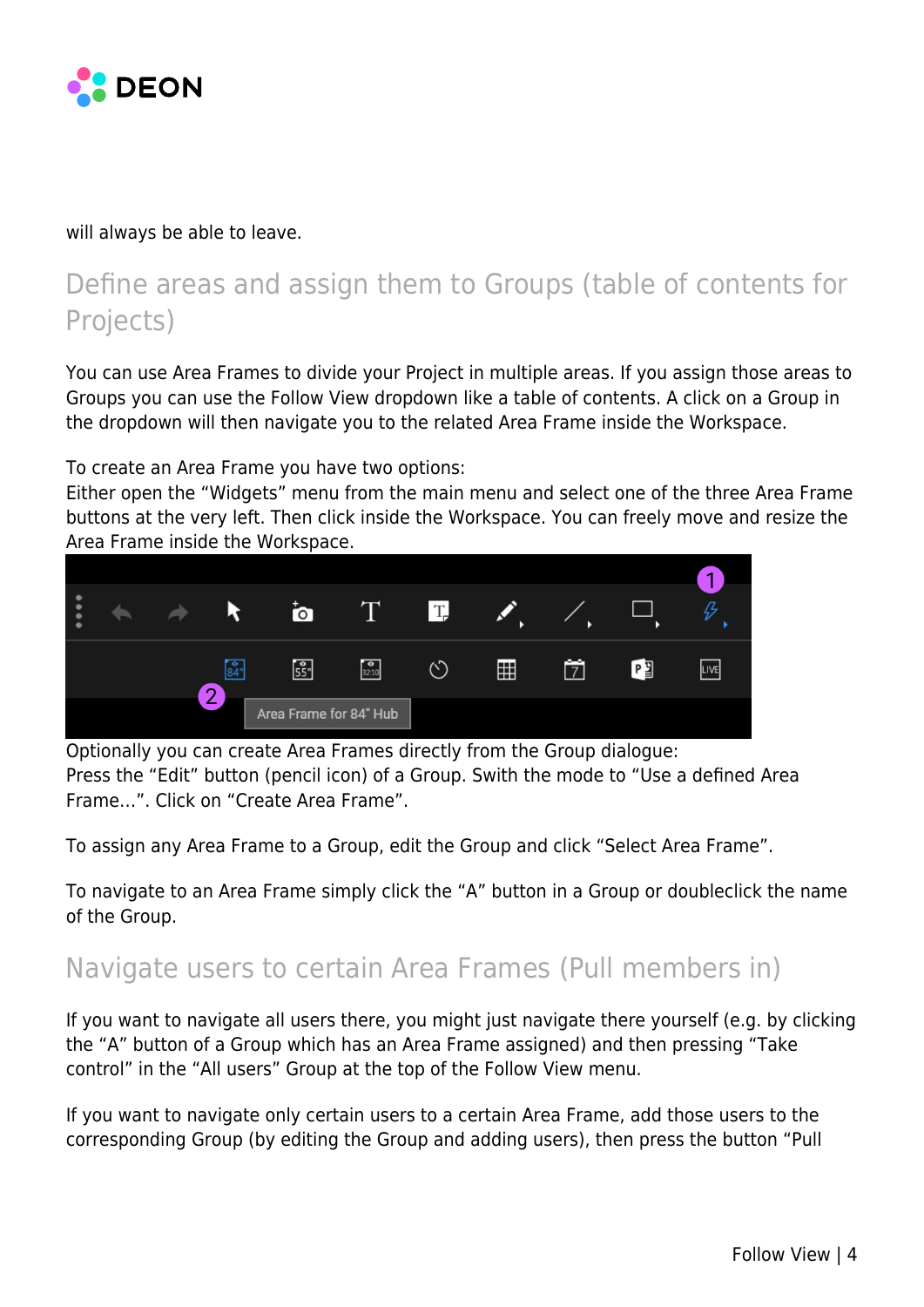

members in".

All members of that Group will then be immediately navigated to the assigned Area Frame. They will be free to navigate away immediately if you didn't set the option "Don't allow users to leave".

# Force certain users to stay within a certain area of your Project (Activated Area Frame)

You might want certain users to be restricted to a certain area of your Project. They will be able to navigate freely within that area but they won't be able to leave that area to see or change content outside of it.

To do this, just activate "Don't allow users to leave" in the submenu of a Group (arrow down button at the left).

To set the users free again, press the "Release" button of that Group.

Note: If "Don't allow users to leave" is activated for a Group and some of the members of that Group open the Project later after you pressed "Pull members in", they will be directly pulled in as they load the Project. If "Don't allow users to leave" is not activated, nothing will happen to users who open the Project later.

Note: only users with view or edit rights will be affected. Users with manager or admin rights will not be restricted to the Area Frame.

#### Prevent users from editing content

You might want to temporarily prevent users from doing changes inside the Workspace.

To do this, activate "Block editing" in the submenu of a Group (arrow down button at the left).

Editing will be blocked for all members of that Group during the following situations:

- 1. While you take control of that Group (When you stop control, members will be able to edit again).
- 2. If an Area Frame is assigned to that Group: While members are pulled in that Area Frame with the option "Don't allow users to leave".